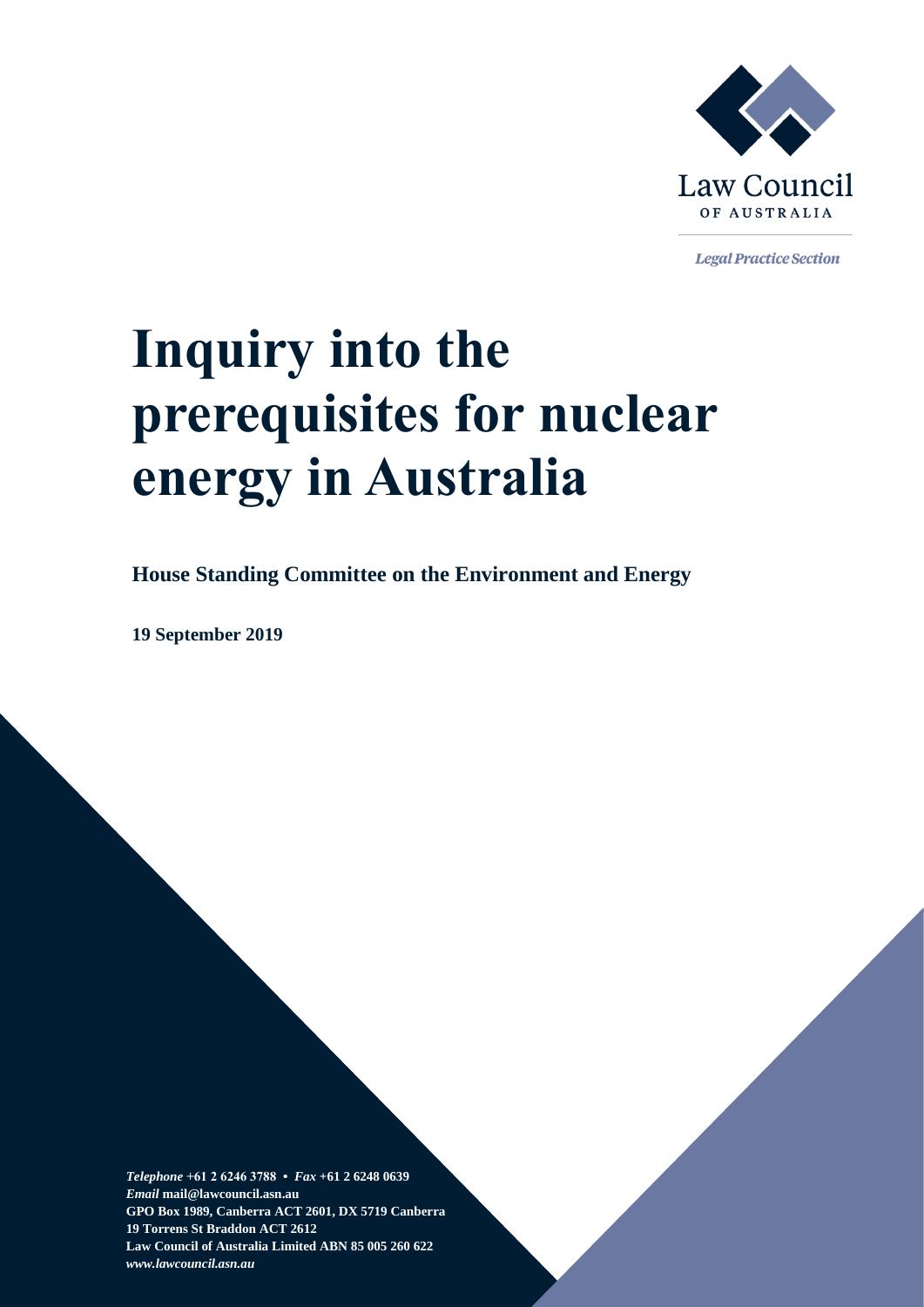# Table of Contents

| This submission was prepared by the Australian Environment and Planning |  |
|-------------------------------------------------------------------------|--|
|                                                                         |  |
|                                                                         |  |
|                                                                         |  |
|                                                                         |  |
|                                                                         |  |
|                                                                         |  |
|                                                                         |  |
|                                                                         |  |
|                                                                         |  |
|                                                                         |  |
|                                                                         |  |
|                                                                         |  |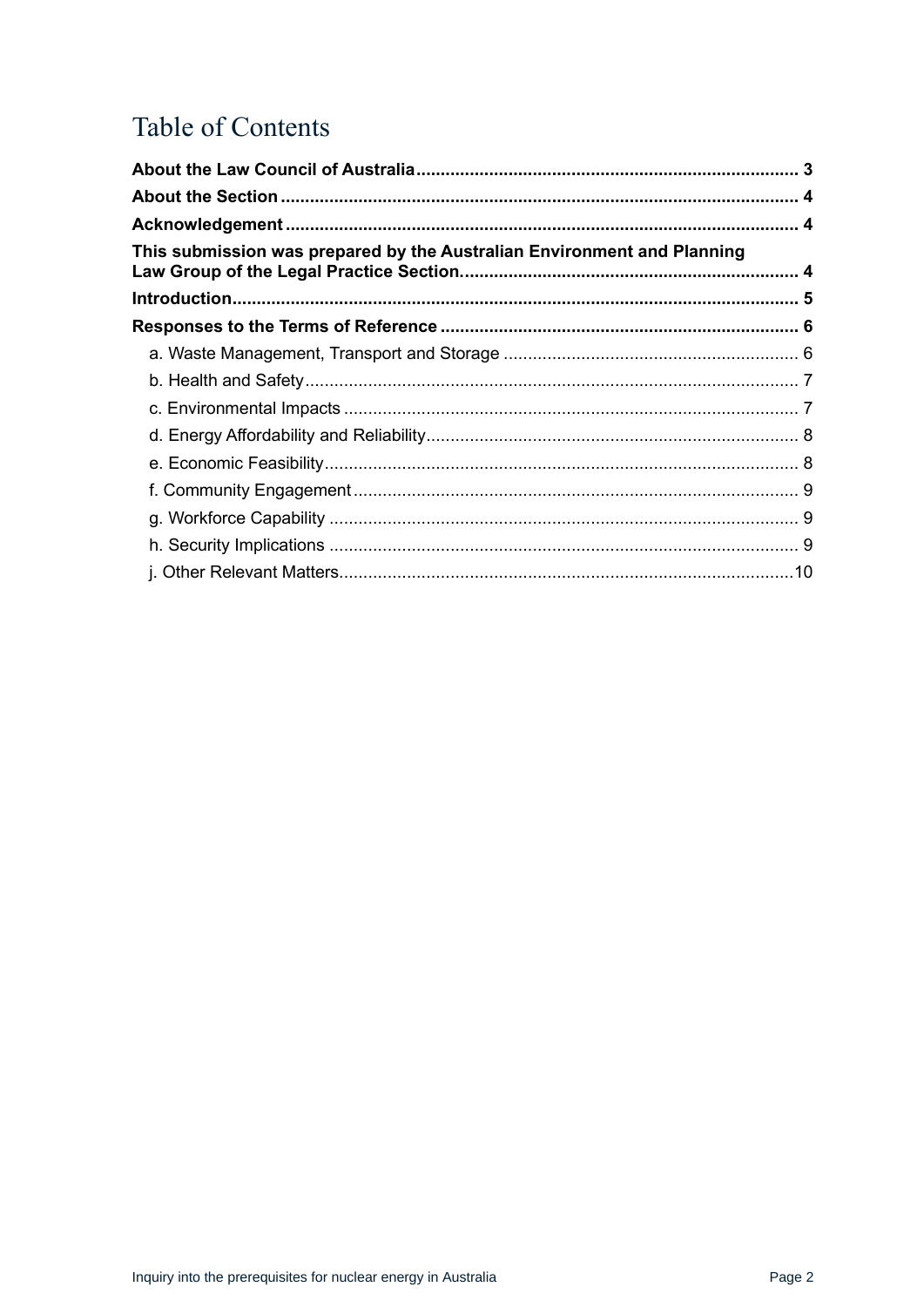# <span id="page-2-0"></span>About the Law Council of Australia

The Law Council of Australia exists to represent the legal profession at the national level, to speak on behalf of its Constituent Bodies on national issues, and to promote the administration of justice, access to justice and general improvement of the law.

The Law Council advises governments, courts and federal agencies on ways in which the law and the justice system can be improved for the benefit of the community. The Law Council also represents the Australian legal profession overseas, and maintains close relationships with legal professional bodies throughout the world.

The Law Council was established in 1933, and represents 16 Australian State and Territory law societies and bar associations and the Law Firms Australia, which are known collectively as the Council's Constituent Bodies. The Law Council's Constituent Bodies are:

- Australian Capital Territory Bar Association
- Australian Capital Territory Law Society
- Bar Association of Queensland Inc
- Law Institute of Victoria
- Law Society of New South Wales
- Law Society of South Australia
- Law Society of Tasmania
- Law Society Northern Territory
- Law Society of Western Australia
- New South Wales Bar Association
- Northern Territory Bar Association
- Queensland Law Society
- South Australian Bar Association
- Tasmanian Bar
- Law Firms Australia
- The Victorian Bar Inc
- Western Australian Bar Association

Through this representation, the Law Council effectively acts on behalf of more than 60,000 lawyers across Australia.

The Law Council is governed by a board of 23 Directors – one from each of the constituent bodies and six elected Executive members. The Directors meet quarterly to set objectives, policy and priorities for the Law Council. Between the meetings of Directors, policies and governance responsibility for the Law Council is exercised by the elected Executive members, led by the President who normally serves a 12 month term. The Council's six Executive members are nominated and elected by the board of Directors.

Members of the 2019 Executive as at 14 September 2019 are:

- Mr Arthur Moses SC, President
- Ms Pauline Wright, President-elect
- Dr Jacoba Brasch QC, Treasurer
- Mr Tass Liveris, Executive Member
- Mr Ross Drinnan, Executive Member

The Secretariat serves the Law Council nationally and is based in Canberra.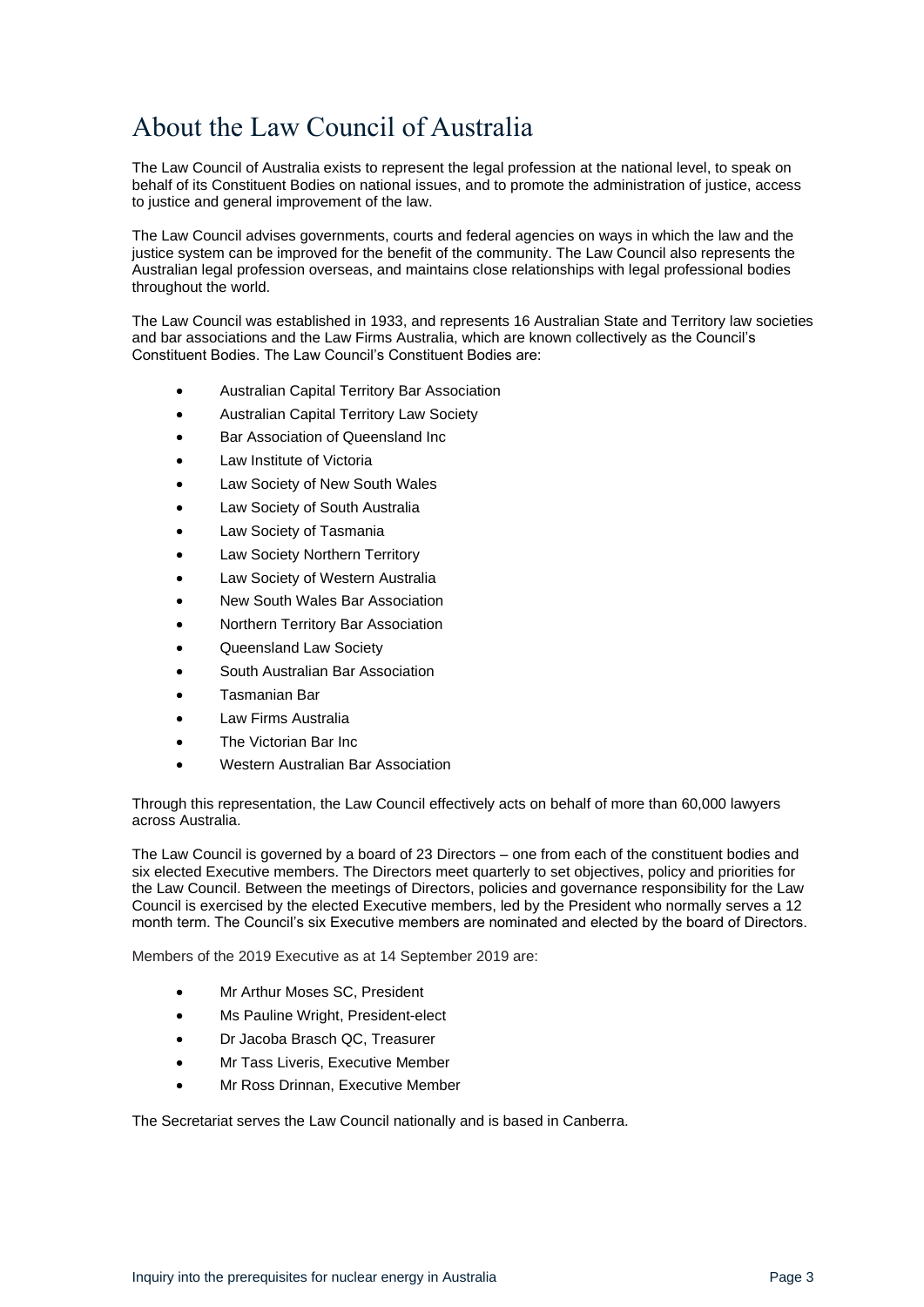## <span id="page-3-0"></span>About the Section

The Legal Practice Section of the Law Council of Australia was established in March 1980, initially as the 'Legal Practice Management Section', with a focus principally on legal practice management issues. In September 1986 the Section's name was changed to the 'General Practice Section', and its focus broadened to include areas of specialist practices including Superannuation, Property Law, and Consumer Law.

On 7 December 2002 the Section's name was again changed, to 'Legal Practice Section', to reflect the Section's focus on a broad range of areas of specialist legal practices, as well as practice management.

The Section's objectives are to:

- Contribute to the development of the legal profession;
- Maintain high standards in the legal profession;
- Offer assistance in the development of legal and management expertise in its members through training, conferences, publications, meetings, and other activities.
- Provide policy advice to the Law Council, and prepare submissions on behalf of the Law Council, in the areas relating to its specialist committees.

Members of the Section Executive are:

- Ms Maureen Peatman, Chair
- Mr Michael James, Deputy Chair
- Mr Geoff Provis, Treasurer
- Ms Tanya Berlis
- **Mr Dennis Bluth**
- **Mr Mark Cerche**
- Ms Peggy Cheong
- Mr Philip Jackson SC
- Dr Leonie Kelleher OAM
- **Ms Christine Smyth**

## <span id="page-3-1"></span>Acknowledgement

<span id="page-3-2"></span>This submission was prepared by the Australian Environment and Planning Law Group of the Legal Practice Section.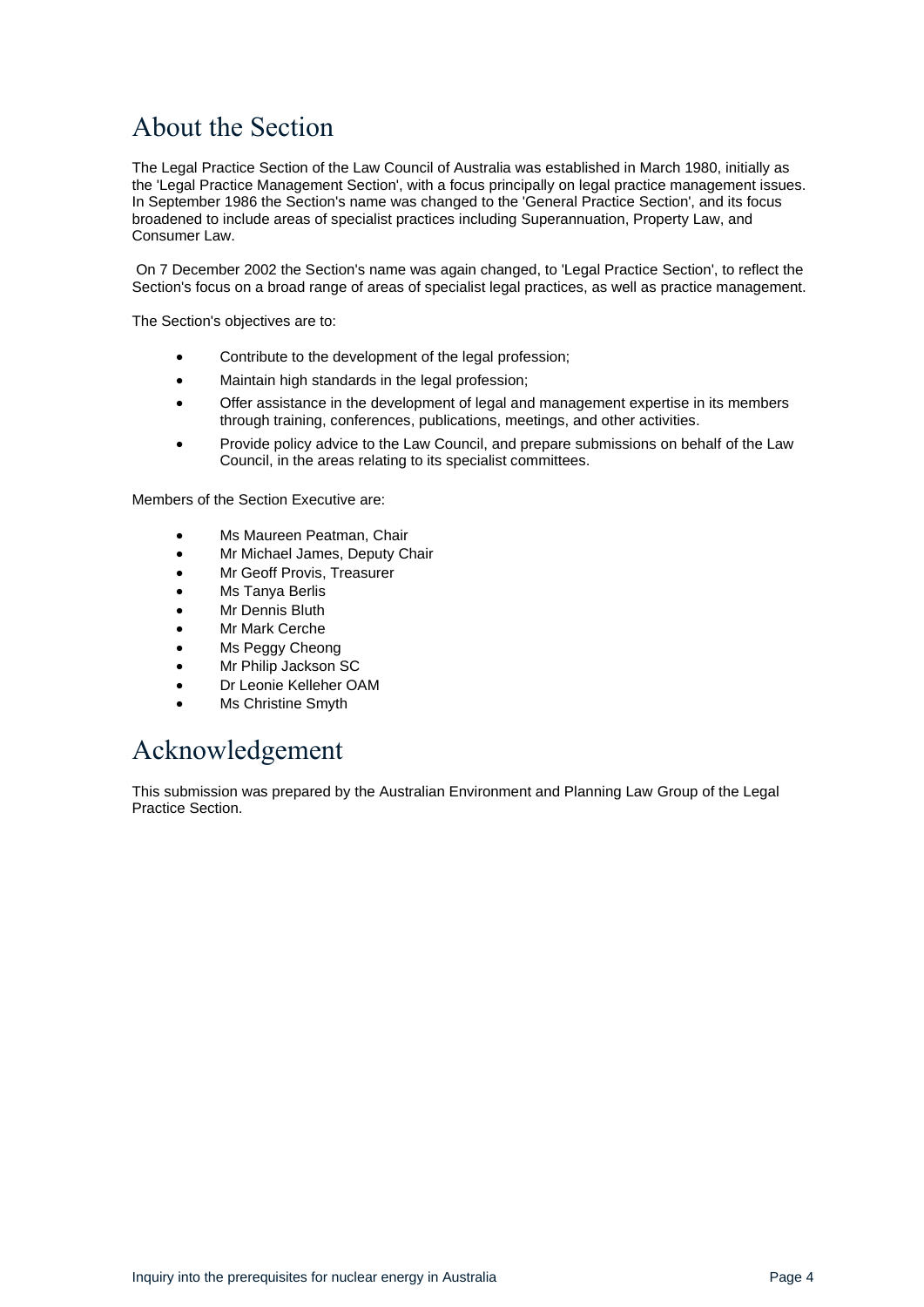# <span id="page-4-0"></span>Introduction

- 1. The Law Council of Australia welcomes the opportunity to make this submission to the House of Representatives Standing Committee on the Environment and Energy's Inquiry into the prerequisites for nuclear energy generation (including small modular reactor technologies) in Australia (**the Inquiry**).
- 2. This submission has been prepared by the Australian Environment and Planning Law Group (**AEPLG**) of the Law Council's Legal Practice Section. The AEPLG's primary objectives are: to be a national focus group for environmental and planning law; to represent members of the profession working in the areas of environmental and planning law; to advise the Law Council on issues of environmental and planning law; and to advocate for the implementation of 'best practice' in environmental and planning law by the Federal and State governments.
- 3. The AEPLG notes that there have been two comprehensive examinations of the possibilities, opportunities, risks and challenges from the nuclear cycle in Australia:
	- *Uranium Mining, Processing and Nuclear Energy — Opportunities for Australia?* – A report to the Prime Minister by the Uranium Mining, Processing and Nuclear Energy Review Taskforce in 2006 (**2006 Taskforce Report**); and
	- *Nuclear Fuel Cycle Royal Commission Report* A report prepared by Rear Admiral the Honourable Kevin Scarce AC CSC RAN (Rtd) for the South Australian Government in May 2016 (**2016 Royal Commission Report**).
- 4. The 2006 Taskforce Report noted, amongst other things, skill shortages, government policies, legal and regulatory prohibitions and complexities, high commercial and technology barriers and restrictions on uranium transport as significant barriers to Australia's investment in nuclear energy.<sup>1</sup> It also critiqued the immense cost and extremely slow turnaround from construction to production of nuclear energy, of at least 15 years, as major impediments to advancing this method of power generation.<sup>2</sup> Some of these issues were examined again in the 2016 Royal Commission Report (albeit with a focus on South Australia). However, since these two reports have been handed down, the AEPLG is not aware that any of these critical issues have been substantially progressed or resolved and thus the same obstacles remain today.
- 5. The AEPLG believes that the first prerequisite for nuclear energy generation in this country is a thorough review and consideration of the relevant conclusions drawn and recommendations made in the 2006 Taskforce Report and the 2016 Royal Commission Report.
- 6. The AEPLG believes that the second prerequisite is an acknowledgement of the principles of sustainable development. The Law Council has recently adopted the following formulation of nine key principles that comprise sustainable development:
	- (a) Natural resources should be exploited in a manner which is sustainable or prudent or rational or wise or appropriate.
	- (b) There should be effective integration of economic, environmental and social considerations in the decision-making process.

<sup>1</sup> Uranium Mining, Processing and Nuclear Energy Review Taskforce, *Uranium Mining, Processing and Nuclear Energy — Opportunities for Australia?* (Report to the Prime Minister, Commonwealth of Australia, 2006), 3 ('*2006 Taskforce Report*').

 $<sup>2</sup>$  lbid, 2.</sup>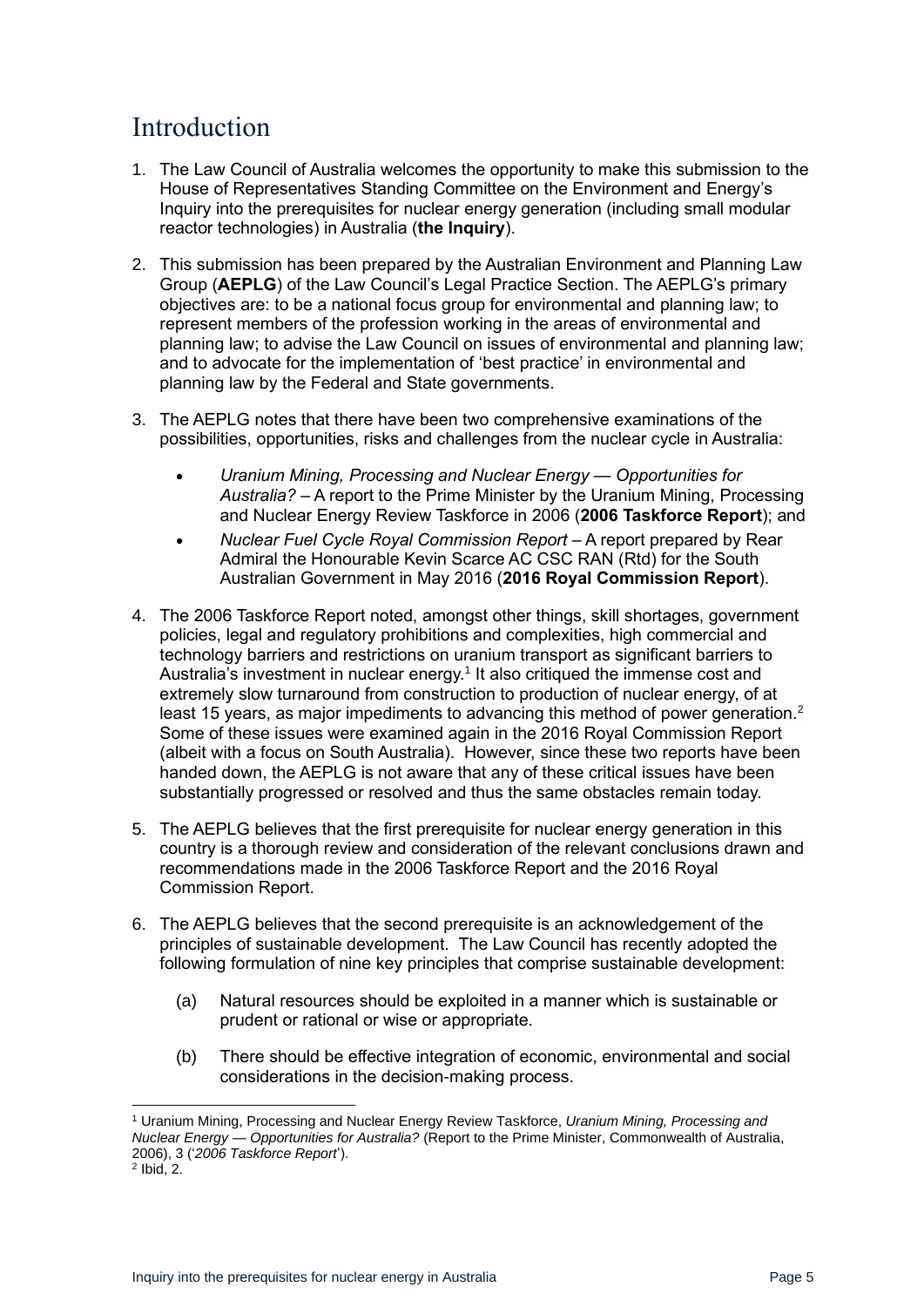- (c) If there are threats of serious or irreversible environmental damage, lack of full scientific certainty should not be used as a reason for postponing measures to prevent environmental degradation.
- (d) The present generation should ensure that the health, diversity and productivity of the environment are maintained or enhanced for the benefit of future generations.
- (e) People within the present generation have equal rights to benefit from the exploitation of resources and from the enjoyment of a clean and healthy environment.
- (f) Conservation of biological diversity and ecological integrity should be a fundamental consideration in all resource management and planning decisions.
- (g) Environmental costs should be internalised into decision-making for economic and other development plans, programs and projects likely to affect the environment.
- (h) The global dimension of environmental impacts of policies and actions should be considered.
- (i) Decision-making about development that affects the environment or involves the exploitation of natural resources should respect, protect and fulfil human rights.
- 7. The AEPLG believes that each of these principles is profoundly relevant to the potential development of nuclear energy generation capacity in Australia and should be embedded into any further deliberations by the Australian Government.
- 8. The AEPLG also makes the following brief comments and observations following the elements of the Terms of Reference.

## <span id="page-5-0"></span>Responses to the Terms of Reference

#### <span id="page-5-1"></span>**a. Waste Management, Transport and Storage**

9. Previous reports identified Australia as having a number of geologically suitable areas for deep disposal of radioactive waste. The 2006 Taskforce Report noted that:

*Disposal of high-level waste including spent nuclear fuel remains an issue in most nuclear power countries. There is a consensus that disposal in appropriately engineered deep (500–1200 metres underground) repositories is the answer and such facilities are under development in many countries. Australia has areas suitable for such repositories.* 3 

10. While there are a number of countries are currently developing waste storage facilities,<sup>4</sup> no long-term study exists as to the environmental and safety impacts of such facilities.

<sup>3</sup> Ibid.

<sup>4</sup> *Nuclear Fuel Cycle Royal Commission* (Final Report, May 2016), Chapter 5 and Appendix H.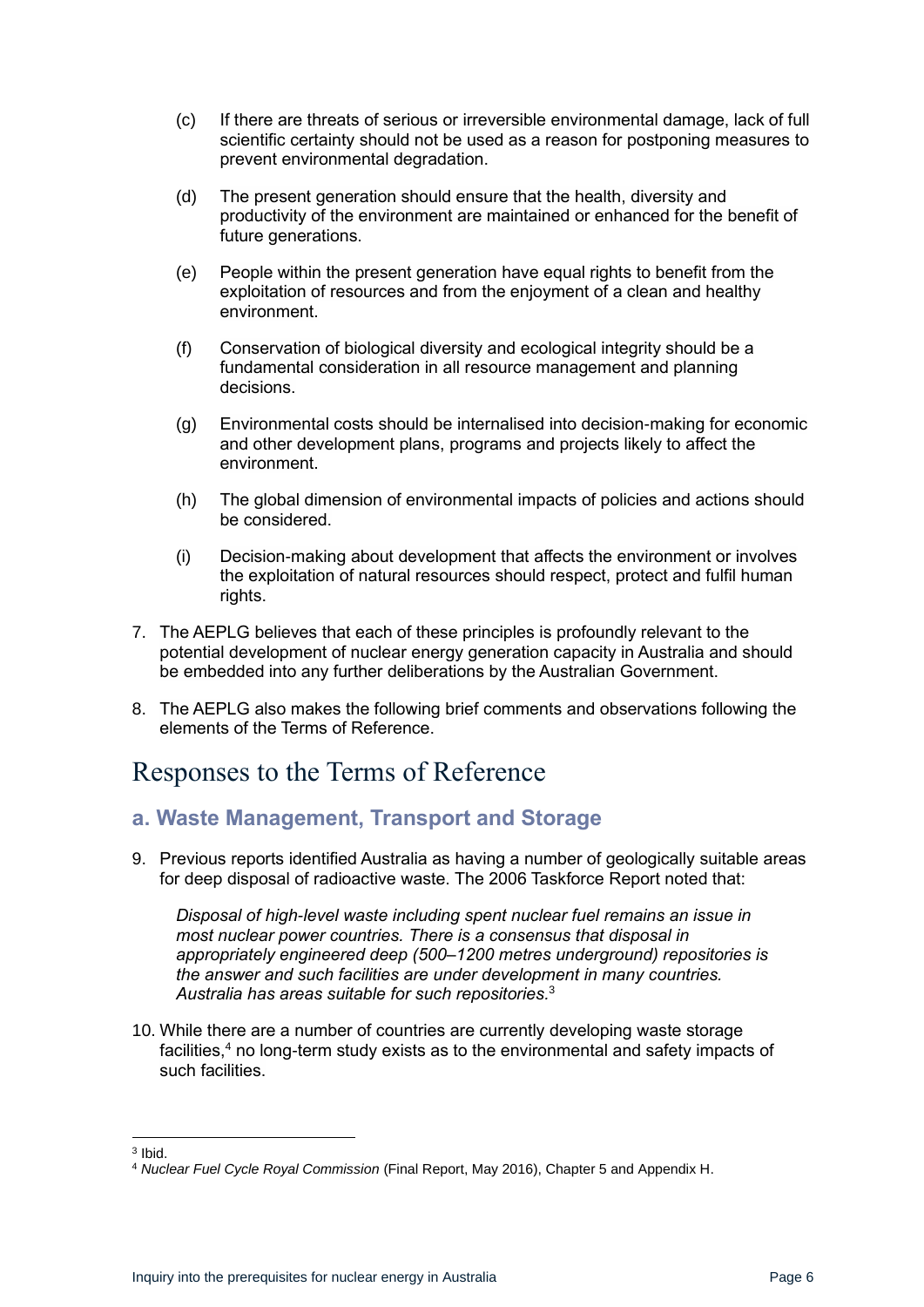- 11. The 2006 Taskforce Report identified restrictions on uranium transport as one of the main factors affecting uranium mining in Australia. It identified uranium transport restrictions arising from: negative public perceptions; regulations that exceed international standards; and consolidation in the international shipping industry that limits the scheduled routes and ports at which uranium carrying vessels can call. This reduces the choice of shipping firms and routes, increasing delays and costs.<sup>5</sup> These factors, as well as higher levels of security in the current heightened security environment, contribute to the reluctance of some transport companies, local councils, and the federal and state governments, to be involved in or allow transport of uranium.
- 12. It noted that although the existing regulation of uranium mining, transportation, radioactive waste disposal and nuclear research facilities in Australia is generally of a high standard, significant overlaps in regulatory responsibility exist, identifying a critical need to streamline existing arrangements to improve regulatory efficiency and transparency.<sup>6</sup>

#### <span id="page-6-0"></span>**b. Health and Safety**

- 13. Clear health benefits exist in cutting emissions in the electricity and transport sector and consequent reductions in air pollution. However, the health and safety dangers surrounding nuclear energy production and storage are well documented. A 2018 Report by the CSIRO noted that 'nuclear power is caught between having the existing deployment scale of a mature technology, but with the technological potential of an immature technology in terms of optimal technology design not being completely settled'.<sup>7</sup>
- 14. Countries that have historically welcomed the development of nuclear power are now moving away from this technology. Japan previously had 54 nuclear reactors. However, following the 2011 Fukushima disaster, only 9 reactors at 8 nuclear power plants are now operational. Following the disaster, all of Japan's nuclear reactors were suspended, with at least twenty ceasing operation on a permanent basis. $8$

#### <span id="page-6-1"></span>**c. Environmental Impacts**

- 15. Climate change has a direct impact on the environment by contributing to extensive species extinction and ecosystem collapse and impacts on the global human population through increased food insecurity, the displacement of communities and more extreme weather events. The international community has committed to the reduction of carbon dioxide emissions through the Framework Convention on Climate Change and subsequent agreements, including the Paris Agreement. Australia must do its best to contribute to the global emissions reduction effort.
- 16. The 2006 Taskforce Report noted Australia's greenhouse challenge requires a full spectrum of initiatives and its goals cannot be met by nuclear power alone.<sup>9</sup> In considering the mix, it is important to recall that nuclear energy is not renewable.

<sup>5</sup> 2006 Taskforce Report, 29.

<sup>6</sup> Ibid 9.

<sup>7</sup> Paul W Graham et al, *GenCost 2018: Updated projections of electricity generation technology costs*, (CSIRO, December 2018) ('*2018 CSIRO Report*').

<sup>8</sup> US Energy Information Administration, 'Japan has restarted five nuclear power reactors in 2018', *Today in Energy* (Web Page, 28 November 2018) <https://www.eia.gov/todayinenergy/detail.php?id=37633>. <sup>9</sup> 2006 Taskforce Report, 2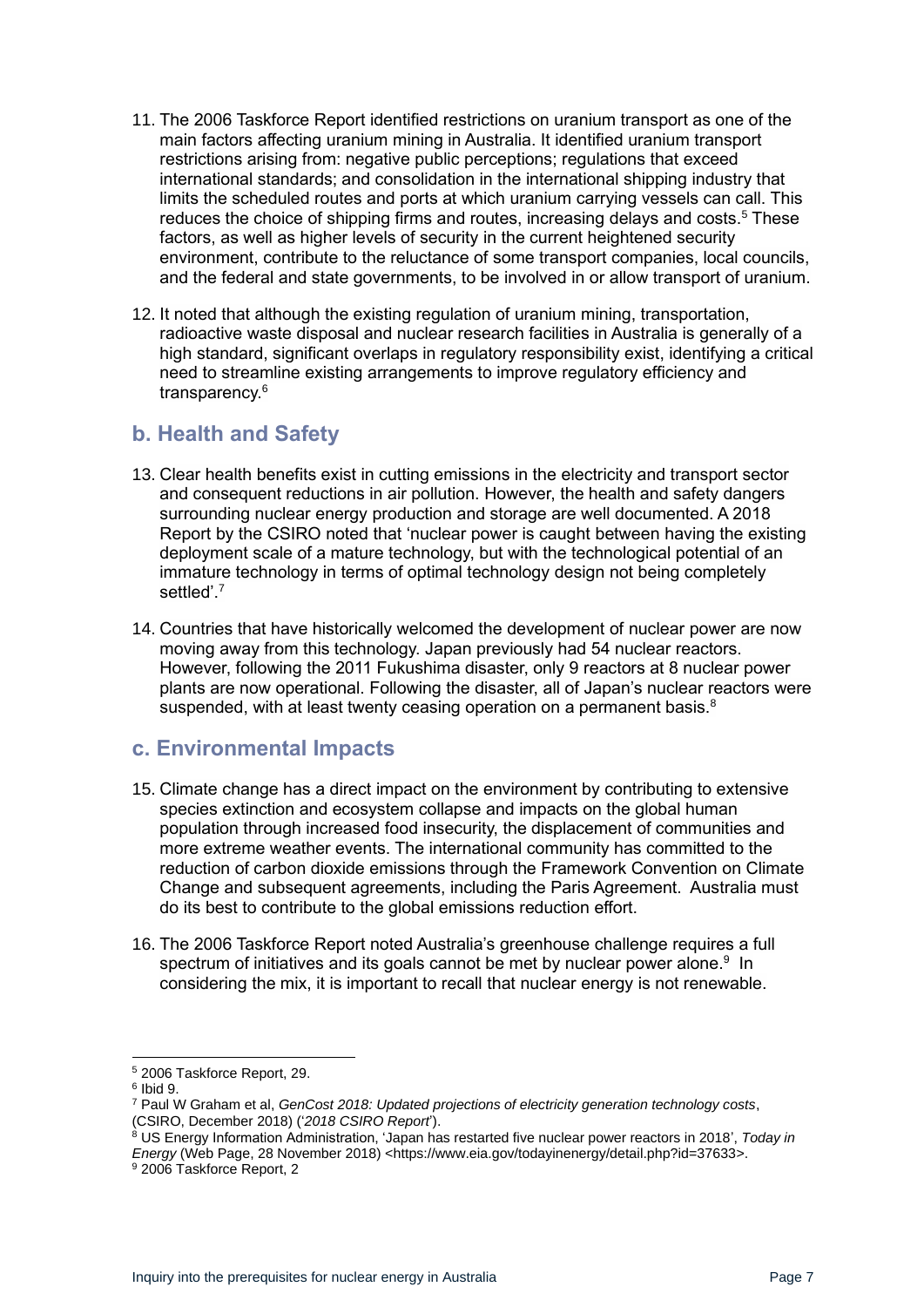Uranium is a finite resource, like coal or gas.<sup>10</sup> Conventional reserves of uranium worldwide are sufficient to meet current demand only for the next 50-100 years.<sup>11</sup> Once consideration is given to a 'construction-to-production' timeframe of more than a decade, and the vast associated costs, nuclear power cannot offer a long-term solution. As the cost of renewable energies fall and their popularity grows, by the time nuclear plant construction is completed, the technology may have become obsolete.

17. The consensus among scientific organisations, including those represented at the Intergovernmental Panel on Climate Change, is that the current impact of humaninduced greenhouse gas emissions is of unprecedented proportions.<sup>12</sup> Time taken to build power stations – global average of 9.4 years – is too long. There is need for a more immediate solution. Wind and solar farms take, on average, 1-3 years to construct.<sup>13</sup> The earliest that nuclear electricity could be delivered to the grid would be 10 years, with 15 years more probable.<sup>14</sup> If Australia were to proceed with wind and solar, some predict that Australia could be on 100 per cent renewables by the early 2030s.<sup>15</sup>

## <span id="page-7-0"></span>**d. Energy Affordability and Reliability**

- 18. A switch to renewables is already providing reduced energy pricing in Victoria.<sup>16</sup> The cost of both wind and solar energy has dropped, leaving the cost of nuclear power at many times greater than renewables.
- 19. At its most expensive, nuclear is double the cost of onshore wind energy.<sup>17</sup> Currently, in the United States, the generation of wind energy is \$29-\$56 per megawatt hour,<sup>18</sup> with solar at \$36.<sup>19</sup> Nuclear is cited as far higher, at \$112-\$189 per megawatt hour.<sup>20</sup> This sentiment has been reflected in the 2018 CSIRO Report referred to above.

#### <span id="page-7-1"></span>**e. Economic Feasibility**

20. Some communities and sectors may receive an economic boost as actions to reduce emissions provide short-term growth opportunities (for example, sectors involved in construction and maintenance). A low emissions future that avoids the worst impacts of climate change is also important for the prosperity of sectors such as tourism and agriculture

 $10$  The Climate Council, 'Nuclear power stations are not appropriate for Australia – and probably never will be' (Web Page, 23 January 2019) <https://www.climatecouncil.org.au/nuclear-power-stations-are-not-appropriatefor-australia-and-probably-never-will-be/>.

<sup>11</sup> 2006 Taskforce Report, 21

<sup>12</sup> Intergovernmental Panel on Climate Change, *Climate Change 2014: Synthesis Report - Summary for Policymakers* (2014) <https://www.ipcc.ch/site/assets/uploads/2018/02/AR5\_SYR\_FINAL\_SPM.pdf>.  $13$  The Climate Council, 'Nuclear power stations are not appropriate for Australia – and probably never will be'

<sup>(</sup>Web Page, 23 January 2019) <https://www.climatecouncil.org.au/nuclear-power-stations-are-not-appropriatefor-australia-and-probably-never-will-be/>.

<sup>14</sup> 2006 Taskforce Report, 2

<sup>15</sup> See, eg, Interview with Mark Diesendorf and Richard Broinowski, 'Who is pushing for nuclear energy?', *Late Night Live* (ABC Radio National, 29 August 2019)

<sup>&</sup>lt;https://www.abc.net.au/radionational/programs/latenightlive/who-is-pushing-for-nuclear-energy/11461788>. <sup>16</sup> Independent Expert Panel on Interim Emissions Reduction Targets for Victoria, *Interim Emissions Reduction Targets for Victoria (2021-2030)*, (Final Report, March 2019) 10.

<sup>17</sup> Graham Lloyd, 'The nuclear energy option', *Inquirer*, *The Australian* (online, 3 July 2019) <https://www.theaustralian.com.au/inquirer/report-argues-for-the-nuclear-energy-option/newsstory/f3faf4befb3d68cedc01c6735d467976>.

<sup>&</sup>lt;sup>18</sup> Lazard, 'Levelized Cost of Energy and Levelized Cost of Storage 2018' (Web page, 8 November 2018) <https://www.lazard.com/perspective/levelized-cost-of-energy-and-levelized-cost-of-storage-2018/>.

 $19$  Ibid.

 $20$  Ibid.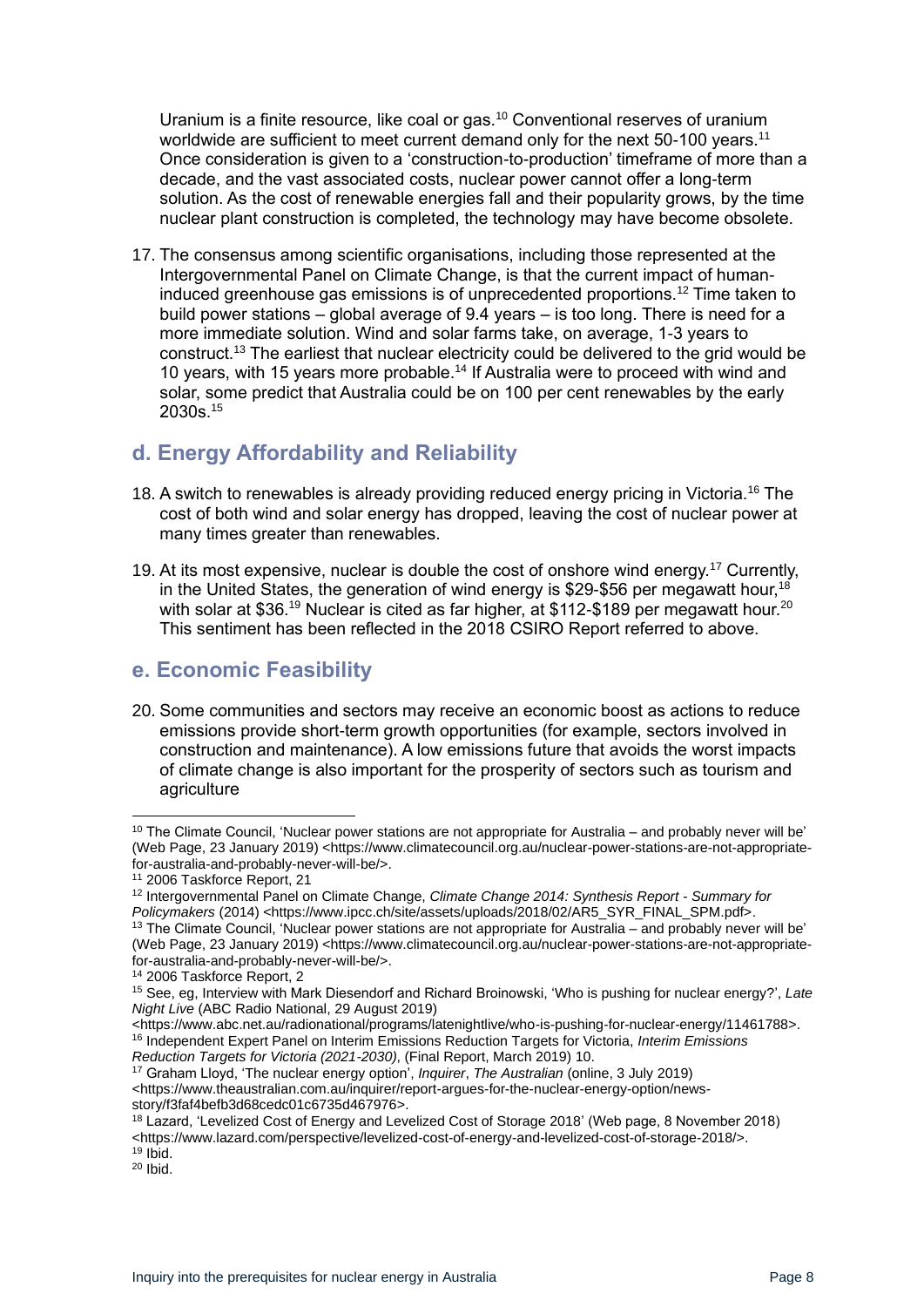- 21. However, the 2006 Taskforce Report noted that nuclear power is likely to be between 20 and 50 per cent more costly to produce than power from a new coal-fired plant at then current fossil fuel prices in Australia,<sup>21</sup> and so the economics of nuclear energy generation need to be thoroughly examined.
- 22. The AEPLG notes that the Hinkley nuclear energy generation facility in the United Kingdom is reported to have costs currently at 20.3 billion pounds and it is still not operational. The UK government had to enter into financial agreements with other states to proceed, and the project is currently not on target to complete by a 2025 deadline. Construction has now stopped and may not resume. This demonstrates the risk of cost overruns and wasted resources that, in the AEPLG's view, would be better invested in renewable power, with a quicker, more reliable turnaround.<sup>22</sup>
- 23. The 2018 CSIRO Report noted that feedback from stakeholders suggested that large nuclear power plants of any kind will be more difficult to deploy because of falling minimum demand and the greater redundancy required to cover an unplanned outage of a large plant. As such, the idea of smaller modular reactors has been circulated. However, the true value of these remains to be seen. Such reactors may be appropriate for military operations but may be prohibitively expensive for commercial power production.

#### <span id="page-8-0"></span>**f. Community Engagement**

24. Community response must be expected by those standing to gain by a new facility and those potentially to lose (such as communities in coal mining areas). Respectful and inclusive engagement with all communities, including Aboriginal communities and traditional owners is extremely important. Systems for collaboration need to be explored.<sup>23</sup>

#### <span id="page-8-1"></span>**g. Workforce Capability**

25. Due to Australia's lack of skilled workers in this sector, many personnel would, at least in the short-term, be likely recruited from overseas, with reduced economic impact in terms of local job-creation.

#### <span id="page-8-2"></span>**h. Security Implications**

- 26. The need for a single national regulator for radiation safety, nuclear safety, security safeguards and related impacts on the environment would be desirable to cover all nuclear fuel cycle activities.<sup>24</sup>
- 27. The proper safeguarding of any nuclear reactor facilities is of paramount importance, not only from industry accidents and environmental disasters, but from the general public, particularly those opposed to the development of such technologies. Reactors in multiple locations nationally would create a further large protection cost.

<sup>21</sup> 2006 Taskforce Report, 2

<sup>22</sup> Interview with Mark Diesendorf and Richard Broinowski, 'Who is pushing for nuclear energy?', *Late Night*  Live (ABC Radio National, 29 August 2019) <https://www.abc.net.au/radionational/programs/latenightlive/whois-pushing-for-nuclear-energy/11461788>.

 $23$  Chapter 6 of the 2016 Royal Commission Report has some particularly useful commentary on the need for social and community consent: *Nuclear Fuel Cycle Royal Commission* (Final Report, May 2016), Chapter 6.

<sup>24</sup> 2006 Taskforce Report, 9.